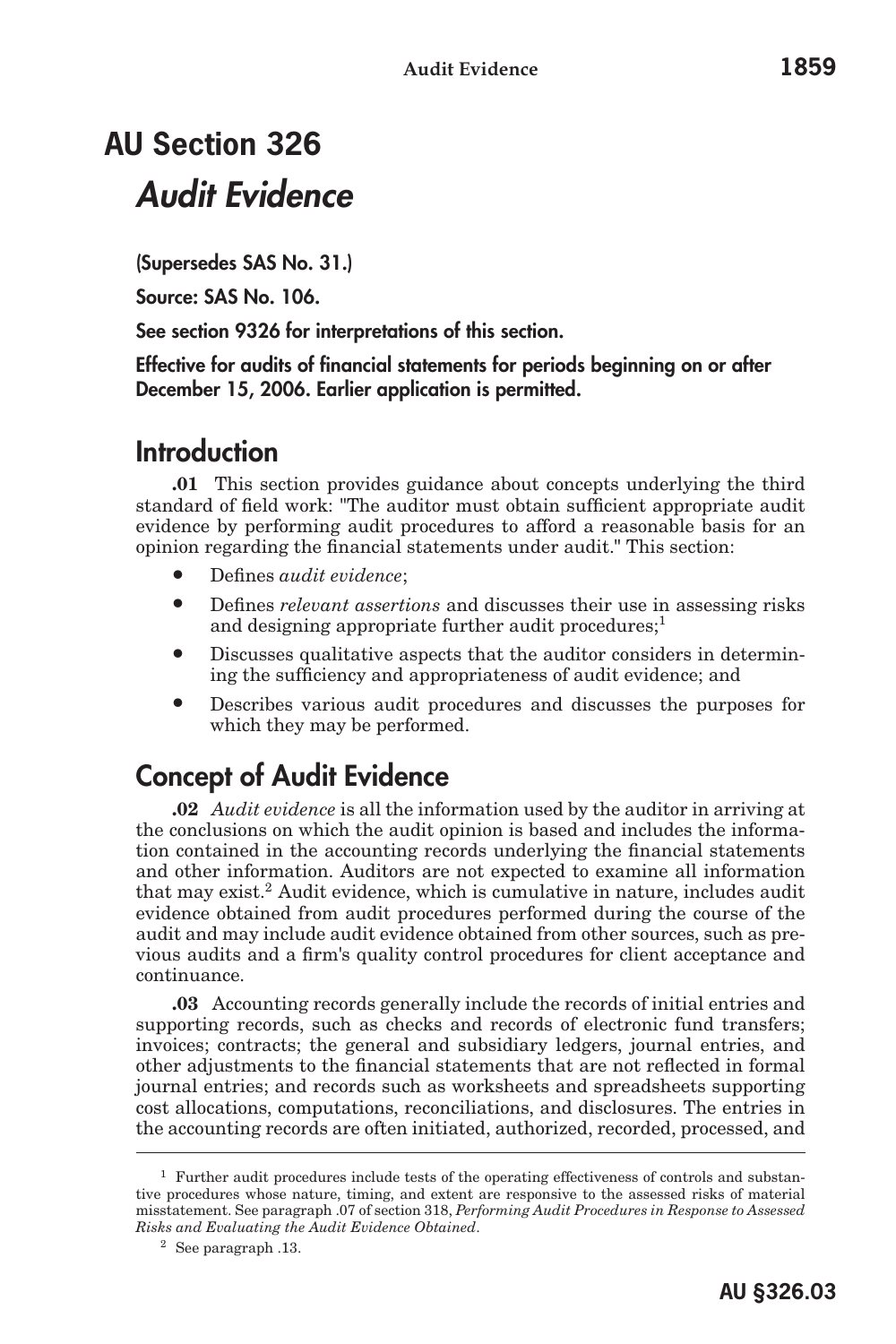reported in electronic form. In addition, the accounting records may be part of integrated systems that share data and support all aspects of the entity's financial reporting, operations, and compliance objectives.

**.04** Management is responsible for the preparation of the financial statements based on the accounting records of the entity. The auditor should obtain audit evidence by testing the accounting records, for example, through analysis and review, reperforming procedures followed in the financial reporting process, and reconciling related types and applications of the same information. Through the performance of such audit procedures, the auditor may determine that the accounting records are internally consistent and agree to the financial statements. However, because accounting records alone do not provide sufficient appropriate audit evidence on which to base an audit opinion on the financial statements, the auditor should obtain other audit evidence.

**.05** Other information that the auditor may use as audit evidence includes minutes of meetings; confirmations from third parties; industry analysts' reports; comparable data about competitors (benchmarking); controls manuals; information obtained by the auditor from such audit procedures as inquiry, observation, and inspection; and other information developed by or available to the auditor that permits the auditor to reach conclusions through valid reasoning.

## Sufficient Appropriate Audit Evidence

**.06** *Sufficiency* is the measure of the quantity of audit evidence. *Appropriateness* is the measure of the quality of audit evidence, that is, its relevance and its reliability in providing support for, or detecting misstatements in, the classes of transactions, account balances, and disclosures and related assertions. The auditor should consider the sufficiency and appropriateness of audit evidence to be obtained when assessing risks and designing further audit procedures. The quantity of audit evidence needed is affected by the risk of misstatement (the greater the risk, the more audit evidence is likely to be required) and also by the quality of such audit evidence (the higher the quality, the less the audit evidence that may be required). Accordingly, the sufficiency and appropriateness of audit evidence are interrelated. However, merely obtaining more audit evidence may not compensate if it is of a lower quality.

**.07** A given set of audit procedures may provide audit evidence that is relevant to certain assertions but not to others. For example, inspection of records and documents related to the collection of receivables after the period end may provide audit evidence regarding both existence and valuation, although not necessarily the appropriateness of period-end cutoffs. On the other hand, the auditor often obtains audit evidence from different sources or of a different nature that is relevant to the same assertion. For example, the auditor may analyze the aging of accounts receivable and the subsequent collection of receivables to obtain audit evidence relating to the valuation of the allowance for doubtful accounts. Furthermore, obtaining audit evidence relating to a particular assertion, for example, the physical existence of inventory, is not a substitute for obtaining audit evidence regarding another assertion, for example, rights and obligations.

**.08** The reliability of audit evidence is influenced by its source and by its nature and is dependent on the individual circumstances under which it is obtained. Generalizations about the reliability of various kinds of audit evidence can be made; however, such generalizations are subject to important exceptions. Even when audit evidence is obtained from sources external to the entity, circumstances may exist that could affect the reliability of the information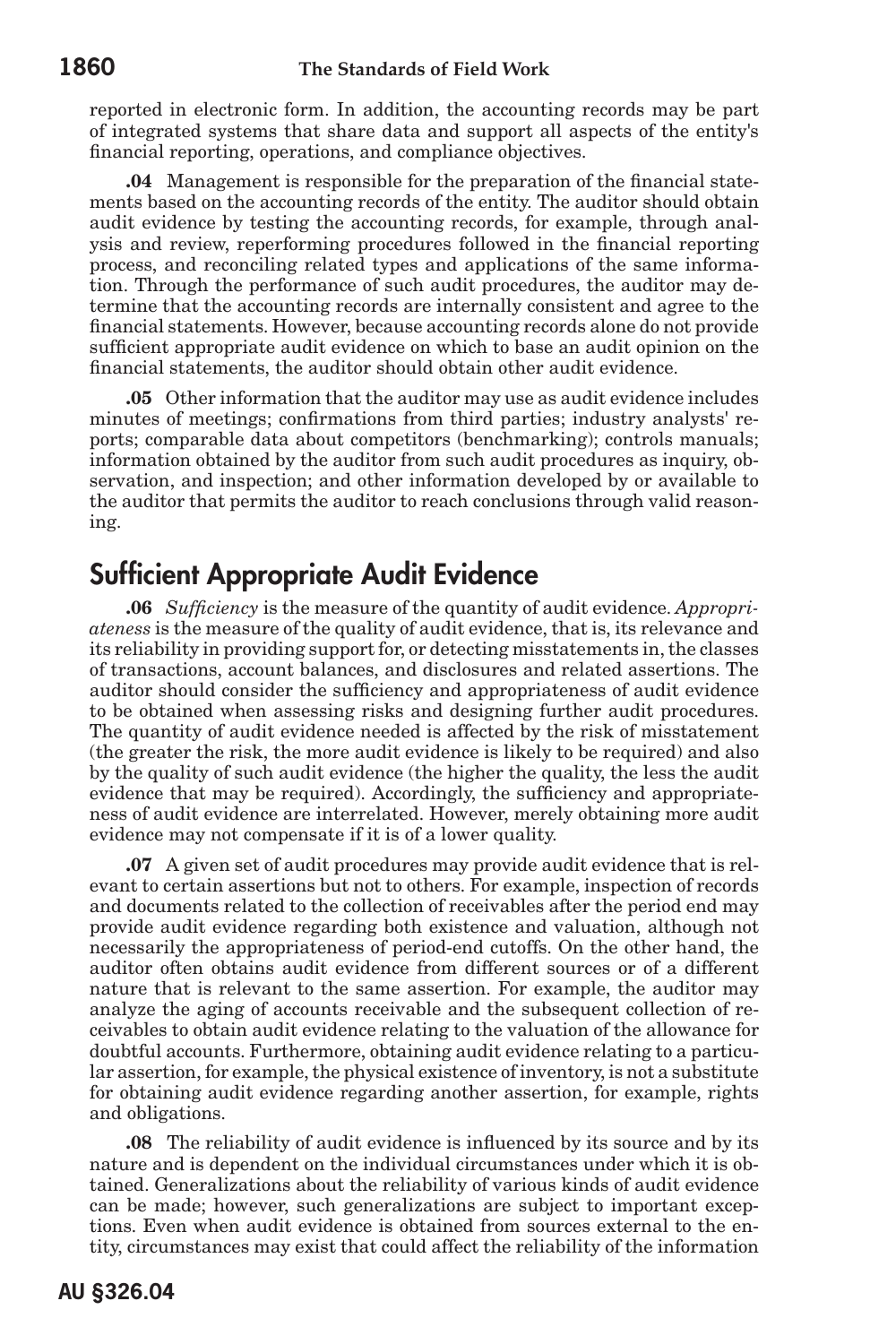#### **Audit Evidence 1861**

obtained. For example, audit evidence obtained from an independent external source may not be reliable if the source is not knowledgeable. While recognizing that exceptions may exist, the following generalizations about the reliability of audit evidence are useful:

- Audit evidence is more reliable when it is obtained from knowledgeable independent sources outside the entity.
- Audit evidence that is generated internally is more reliable when the related controls imposed by the entity are effective.
- Audit evidence obtained directly by the auditor (for example, observation of the application of a control) is more reliable than audit evidence obtained indirectly or by inference (for example, inquiry about the application of a control).
- Audit evidence is more reliable when it exists in documentary form, whether paper, electronic, or other medium (for example, a contemporaneously written record of a meeting is more reliable than a subsequent oral representation of the matters discussed).
- Audit evidence provided by original documents is more reliable than audit evidence provided by photocopies or facsimiles.

**.09** The auditor should consider the reliability of the information to be used as audit evidence, for example, photocopies; facsimiles; or filmed, digitized, or other electronic documents, including consideration of controls over their preparation and maintenance where relevant. However, an audit rarely involves the authentication of documentation, nor is the auditor trained as or expected to be an expert in such authentication.

**.10** When information produced by the entity is used by the auditor to perform further audit procedures, the auditor should obtain audit evidence about the accuracy and completeness of the information.3 In order for the auditor to obtain reliable audit evidence, the information upon which the audit procedures are based needs to be sufficiently complete and accurate. For example, in auditing revenue by applying standard prices to records of sales volume, the auditor should consider the accuracy of the price information and the completeness and accuracy of the sales volume data. Obtaining audit evidence about the completeness and accuracy of the information produced by the entity's information system may be performed concurrently with the actual audit procedure applied to the information when obtaining such audit evidence is an integral part of the audit procedure itself. In other situations, the auditor may have obtained audit evidence of the accuracy and completeness of such information by testing controls over the production and maintenance of the information. However, in some situations the auditor may determine that additional audit procedures are needed. For example, these additional procedures may include using computer-assisted audit techniques (CAATs) to recalculate the information.

**.11** The auditor ordinarily obtains more assurance from consistent audit evidence obtained from different sources or of a different nature than from items of audit evidence considered individually. In addition, obtaining audit evidence from different sources or of a different nature may indicate that an individual item of audit evidence is not reliable. For example, corroborating information obtained from a source independent of the entity may increase the assurance the auditor obtains from a management representation. Conversely, when audit evidence obtained from one source is inconsistent with that obtained

<sup>3</sup> See paragraphs .14 and .57 of section 318.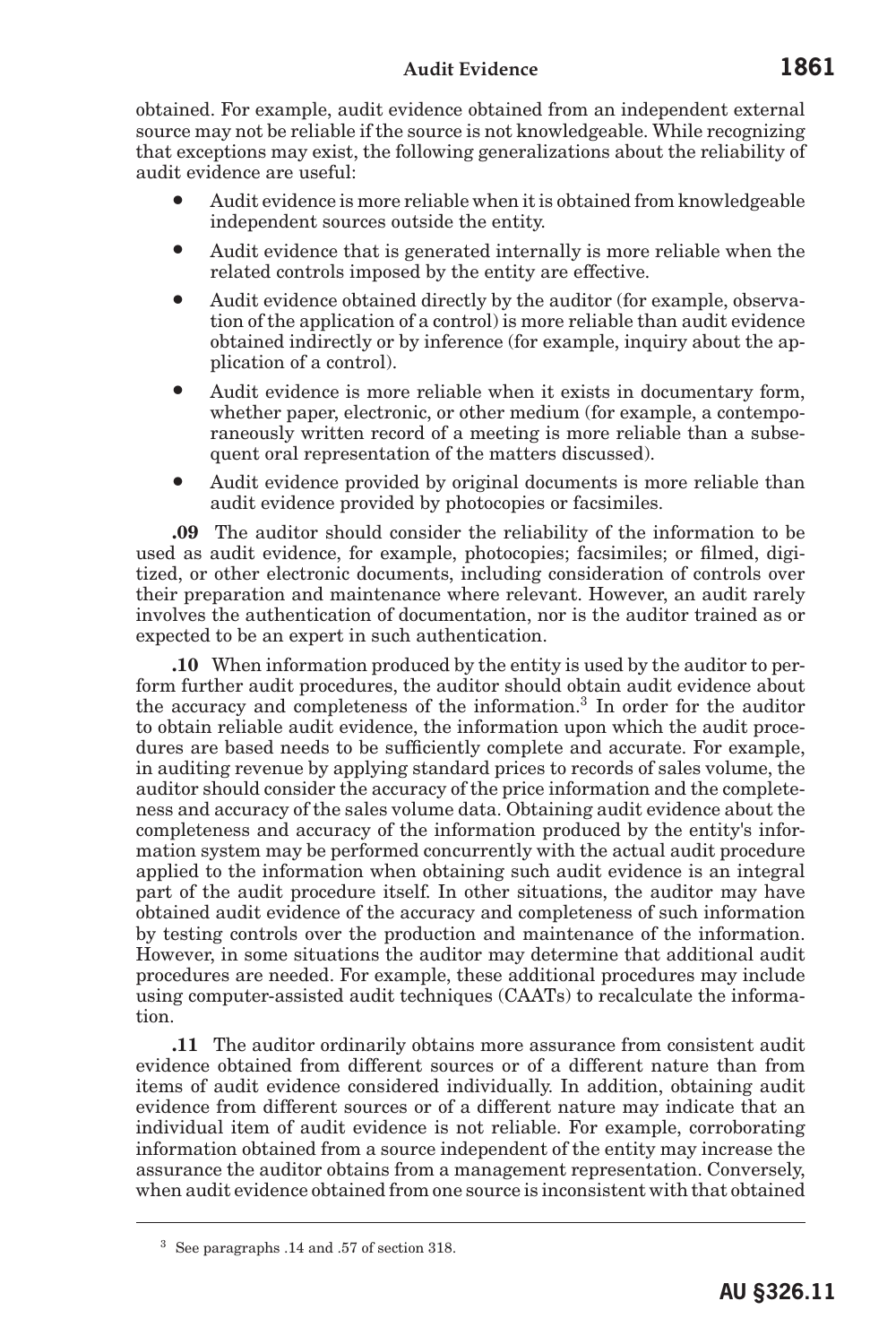from another, the auditor should determine what additional audit procedures are necessary to resolve the inconsistency.

**.12** The auditor may consider the relationship between the cost of obtaining audit evidence and the usefulness of the information obtained. However, the matter of difficulty or expense involved is not in itself a valid basis for omitting an audit procedure for which there is no appropriate alternative.

**.13** In forming the audit opinion, the auditor does not examine all the information available (evidence) because conclusions ordinarily can be reached by using sampling approaches and other means of selecting items for testing. Also, the auditor may find it necessary to rely on audit evidence that is persuasive rather than conclusive; however, to obtain reasonable assurance,  $4$  the auditor must not be satisfied with audit evidence that is less than persuasive. The auditor should use professional judgment and should exercise professional skepticism in evaluating the quantity and quality of audit evidence, and thus its sufficiency and appropriateness, to support the audit opinion.

## The Use of Assertions in Obtaining Audit Evidence

**.14** Management is responsible for the fair presentation of financial statements that reflect the nature and operations of the entity.<sup>5</sup> In representing that the financial statements are fairly presented in conformity with generally accepted accounting principles,<sup>6</sup> management implicitly or explicitly makes assertions regarding the recognition, measurement, presentation, and disclosure of information in the financial statements and related disclosures.

**.15** Assertions used by the auditor (see paragraph .16) fall into the following categories:

- *a.* Assertions about classes of transactions and events for the period under audit:
	- *i. Occurrence.* Transactions and events that have been recorded have occurred and pertain to the entity.
	- *ii. Completeness.* All transactions and events that should have been recorded have been recorded.
	- *iii. Accuracy.* Amounts and other data relating to recorded transactions and events have been recorded appropriately.
	- *iv. Cutoff.* Transactions and events have been recorded in the correct accounting period.
	- *v. Classification.* Transactions and events have been recorded in the proper accounts.
- *b.* Assertions about account balances at the period end:
	- *i. Existence.* Assets, liabilities, and equity interests exist.
	- *ii. Rights and obligations.* The entity holds or controls the rights to assets, and liabilities are the obligations of the entity.
	- *iii. Completeness.* All assets, liabilities, and equity interests that should have been recorded have been recorded.

<sup>4</sup> Section 230, paragraphs .10 through .13, provides guidance on reasonable assurance as it relates to an audit of financial statements.

<sup>5</sup> See section 110, paragraph .03.

<sup>6</sup> Reference to generally accepted accounting principles in this section includes, where applicable, a comprehensive basis of accounting other than generally accepted accounting principles as defined in section 623, *Special Reports*.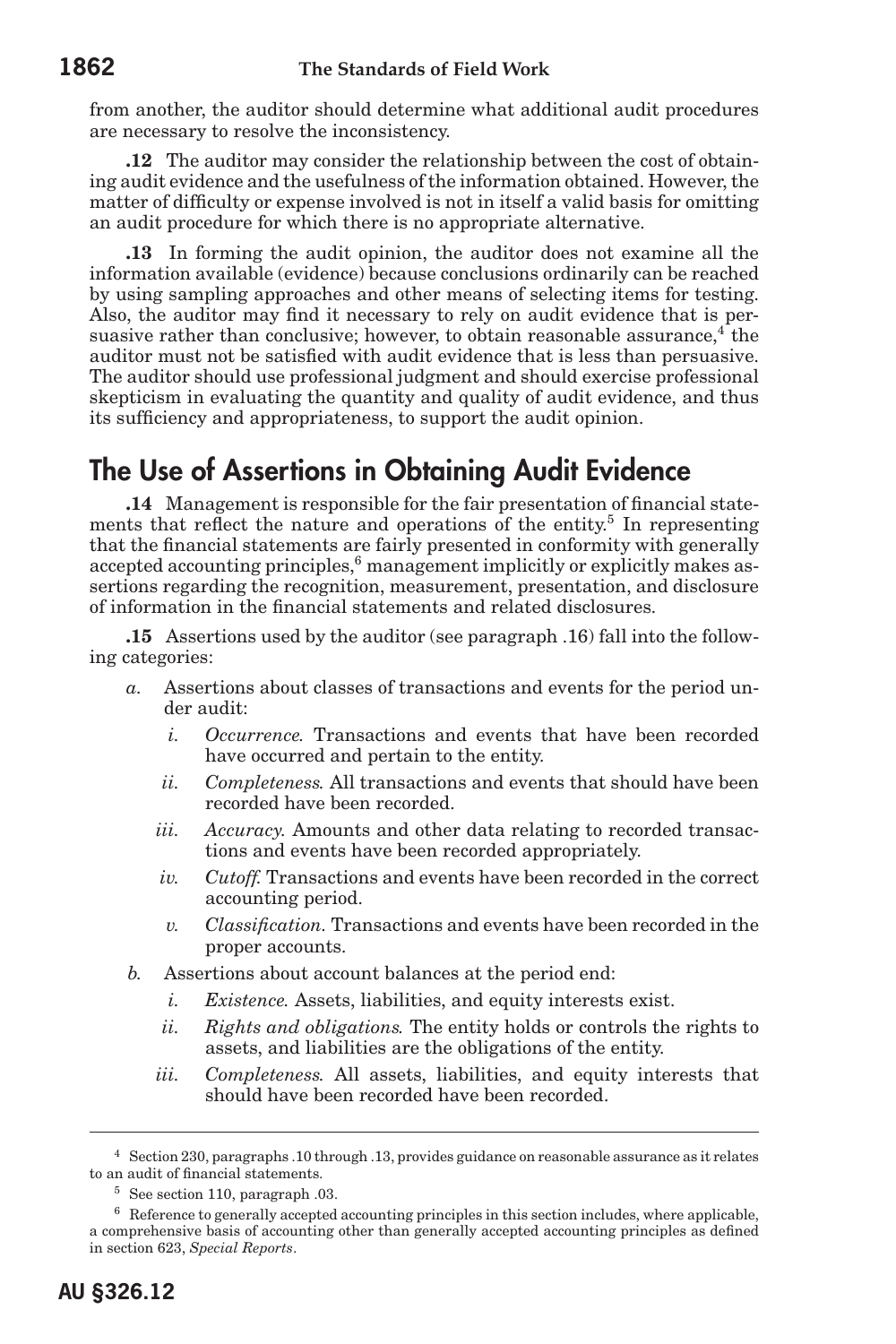- *iv. Valuation and allocation.* Assets, liabilities, and equity interests are included in the financial statements at appropriate amounts and any resulting valuation or allocation adjustments are appropriately recorded.
- *c.* Assertions about presentation and disclosure:
	- *i. Occurrence and rights and obligations.* Disclosed events and transactions have occurred and pertain to the entity.
	- *ii. Completeness.* All disclosures that should have been included in the financial statements have been included.
	- *iii. Classification and understandability.* Financial information is appropriately presented and described and disclosures are clearly expressed.
	- *iv. Accuracy and valuation.* Financial and other information are disclosed fairly and at appropriate amounts.

**.16** The auditor may use the relevant assertions as they are described above or may express them differently provided aspects described above have been covered. For example, the auditor may choose to combine the assertions about transactions and events with the assertions about account balances. As another example, there may not be a separate assertion related to cutoff of transactions and events when the occurrence and completeness assertions include appropriate consideration of recording transactions in the correct accounting period.

**.17** The auditor should use relevant assertions for classes of transactions, account balances, and presentation and disclosures in sufficient detail to form a basis for the assessment of risks of material misstatement and the design and performance of further audit procedures. The auditor should use relevant assertions in assessing risks by considering the different types of potential misstatements that may occur, and then designing further audit procedures that are responsive to the assessed risks.

**.18** Relevant assertions are assertions that have a meaningful bearing on whether the account is fairly stated. For example, valuation may not be relevant to the cash account unless currency translation is involved; however, existence and completeness are always relevant. Similarly, valuation may not be relevant to the gross amount of the accounts receivable balance but is relevant to the related allowance accounts. Additionally, the auditor might, in some circumstances, focus on the presentation and disclosure assertion separately in connection with the period-end financial reporting process.

**.19** For each significant class of transactions, account balance, and presentation and disclosure, the auditor should determine the relevance of each of the financial statement assertions. To identify relevant assertions, the auditor should determine the source of likely potential misstatements in each significant class of transactions, account balance, and presentation and disclosure. In determining whether a particular assertion is relevant to a significant account balance or disclosure, the auditor should evaluate:

- *a.* The nature of the assertion;
- *b.* The volume of transactions or data related to the assertion; and
- *c.* The nature and complexity of the systems, including the use of information technology, by which the entity processes and controls information supporting the assertion.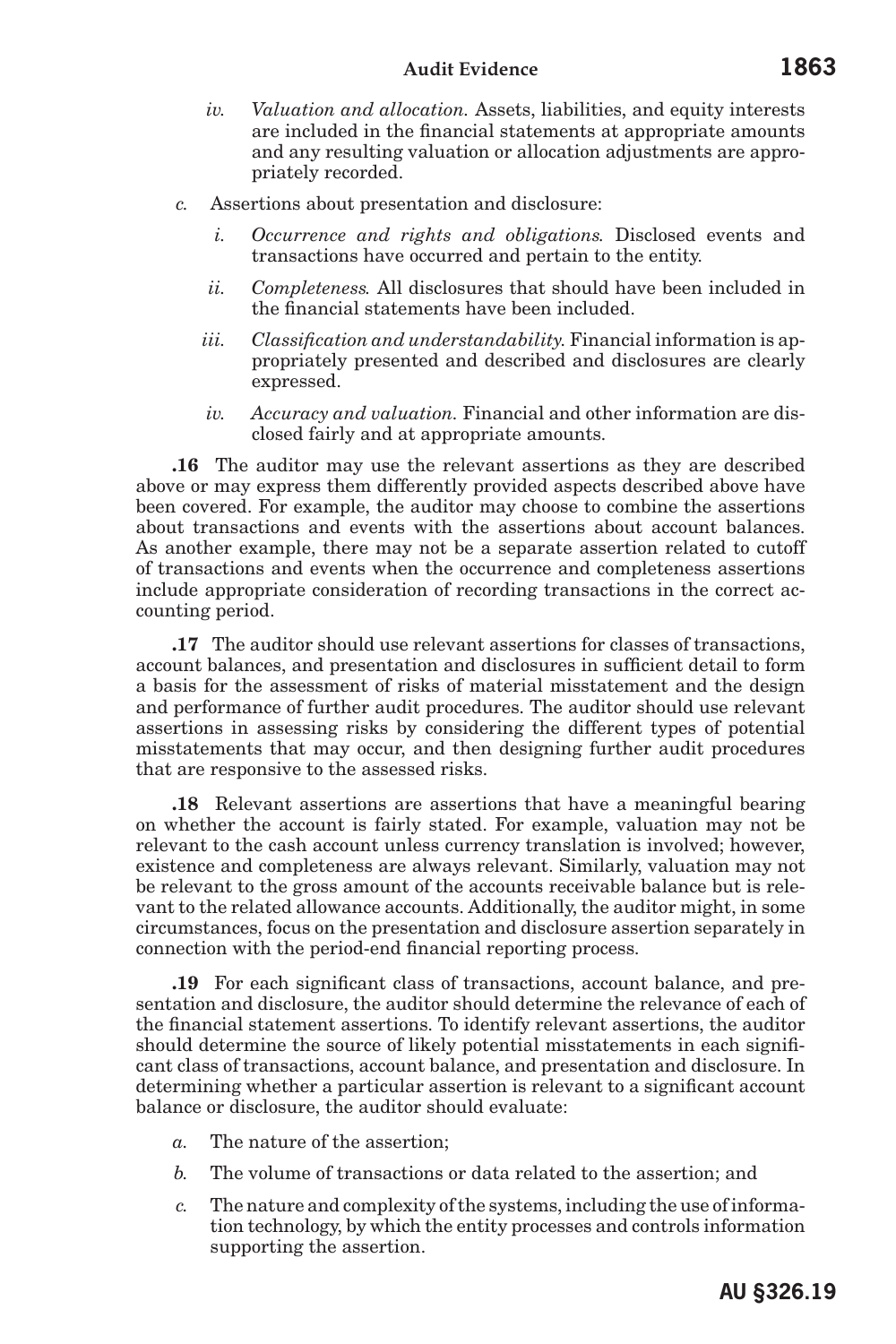## Audit Procedures for Obtaining Audit Evidence

**.20** The auditor should obtain audit evidence to draw reasonable conclusions on which to base the audit opinion by performing audit procedures to:

- Obtain an understanding of the entity and its environment, including its internal control, to assess the risks of material misstatement at the financial statement and relevant assertion levels (audit procedures performed for this purpose are referred to as *risk assessment procedures*);
- *b.* When necessary, or when the auditor has determined to do so, test the operating effectiveness of controls in preventing or detecting material misstatements at the relevant assertion level (audit procedures performed for this purpose are referred to as *tests of controls*); and
- *c.* Detect material misstatements at the relevant assertion level (audit procedures performed for this purpose are referred to as *substantive procedures* and include tests of details of classes of transactions, account balances, and disclosures, and substantive analytical procedures).

**.21** The auditor must perform risk assessment procedures<sup>7</sup> to provide a satisfactory basis for the assessment of risks at the financial statement and relevant assertion levels. Risk assessment procedures by themselves do not provide sufficient appropriate audit evidence on which to base the audit opinion and must be supplemented by further audit procedures in the form of tests of controls, when relevant or necessary, and substantive procedures.

**.22** Tests of controls are necessary in two circumstances. When the auditor's risk assessment includes an expectation of the operating effectiveness of controls, the auditor should test those controls to support the risk assessment. In addition, when the substantive procedures alone do not provide sufficient appropriate audit evidence, the auditor should perform tests of controls to obtain audit evidence about their operating effectiveness.<sup>8</sup>

**.23** As described in section 318, *Performing Audit Procedures in Response to Assessed Risks and Evaluating the Audit Evidence Obtained*, the auditor should plan and should perform substantive procedures to be responsive to the related planned level of detection risk, which includes the results of tests of controls, if any. The auditor's risk assessment is judgmental, however, and may not be sufficiently precise to identify all risks of material misstatement.<sup>9</sup> Further, there are inherent limitations in internal control, including the risk of management override, the possibility of human error, and the effect of systems changes. Therefore, regardless of the assessed risk of material misstatement, the auditor should design and perform substantive procedures for all relevant assertions related to each material class of transactions, account balance, and disclosure to obtain sufficient appropriate audit evidence.

**.24** The auditor should use one or more types of the audit procedures described in paragraphs .27 through .41 of this section. These audit procedures, or combinations thereof, may be used as risk assessment procedures, tests of controls, or substantive procedures, depending on the context in which they are applied by the auditor. Paragraph .05 of section 314, *Understanding the*

<sup>7</sup> See paragraph .05 of section 314, *Understanding the Entity and Its Environment and Assessing the Risks of Material Misstatement*, for an explanation of risk assessment procedures.

<sup>8</sup> See paragraphs .117 through .120 of section 314 and paragraph .24 of section 318.

<sup>9</sup> See paragraph .22 of section 312, *Audit Risk and Materiality in Conducting an Audit*, for definition of *risk of material misstatement*.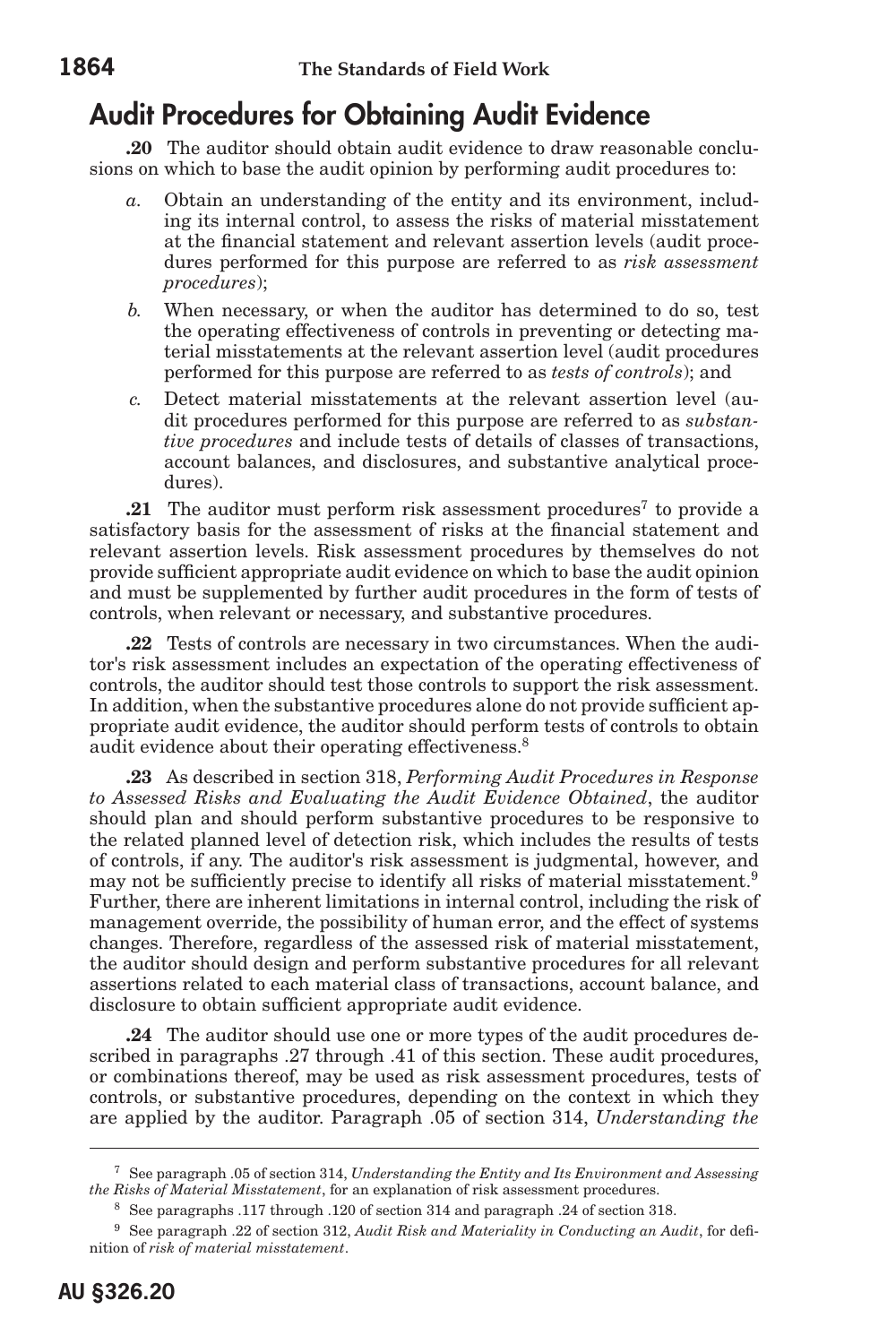#### **Audit Evidence 1865**

*Entity and Its Environment and Assessing the Risks of Material Misstatement*, provides guidance to the auditor to perform a combination of audit procedures when performing risk assessment procedures. In addition, a combination of two or more of these audit procedures may be necessary to obtain sufficient appropriate audit evidence when performing tests of controls or substantive procedures at the relevant assertion level. In certain circumstances, audit evidence obtained from previous audits may provide audit evidence where the auditor should perform audit procedures to establish its continuing relevance.<sup>10</sup>

**.25** The nature and timing of the audit procedures to be used may be affected by the fact that some of the accounting data and other information may be available only in electronic form or only at certain points or periods in time.<sup>11</sup> Source documents, such as purchase orders, bills of lading, invoices, and checks, may be replaced with electronic messages. For example, entities may use electronic commerce or image processing systems. In electronic commerce, the entity and its customers or suppliers use connected computers over a public network, such as the Internet, to transact business electronically. Purchasing, shipping, billing, cash receipt, and cash disbursement transactions are often consummated entirely by the exchange of electronic messages between the parties. In image processing systems, documents are scanned and converted into electronic images to facilitate storage and reference, and the source documents may not be retained after conversion. Certain electronic information may exist at a certain point in time. However, such information may not be retrievable after a specified period of time if files are changed and if backup files do not exist. An entity's data retention policies may require the auditor to request retention of some information for the auditor's review or to perform audit procedures at a time when the information is available.

**.26** When the information is in electronic form, the auditor may carry out through CAATs certain of the audit procedures described in the following sections.

#### Inspection of Records or Documents

**.27** Inspection consists of examining records or documents, whether internal or external, in paper form, electronic form, or other media. Inspection of records and documents provides audit evidence of varying degrees of reliability, depending on their nature and source and, in the case of internal records and documents, on the effectiveness of the controls over their production. An example of inspection used as a test of controls is inspection of records or documents for evidence of authorization.

**.28** Some documents represent direct audit evidence of the existence of an asset, for example, a document constituting a financial instrument such as a stock or bond. Inspection of such documents may not necessarily provide audit evidence about ownership or value. In addition, inspecting an executed contract may provide audit evidence relevant to the entity's application of accounting principles, such as revenue recognition.

#### Inspection of Tangible Assets

**.29** Inspection of tangible assets consists of physical examination of the assets. Inspection of tangible assets may provide appropriate audit evidence with respect to their existence, but not necessarily about the entity's rights and

<sup>10</sup> See paragraph .64 of section 318.

<sup>&</sup>lt;sup>11</sup> See paragraphs  $.57$  through  $.63$  of section 314.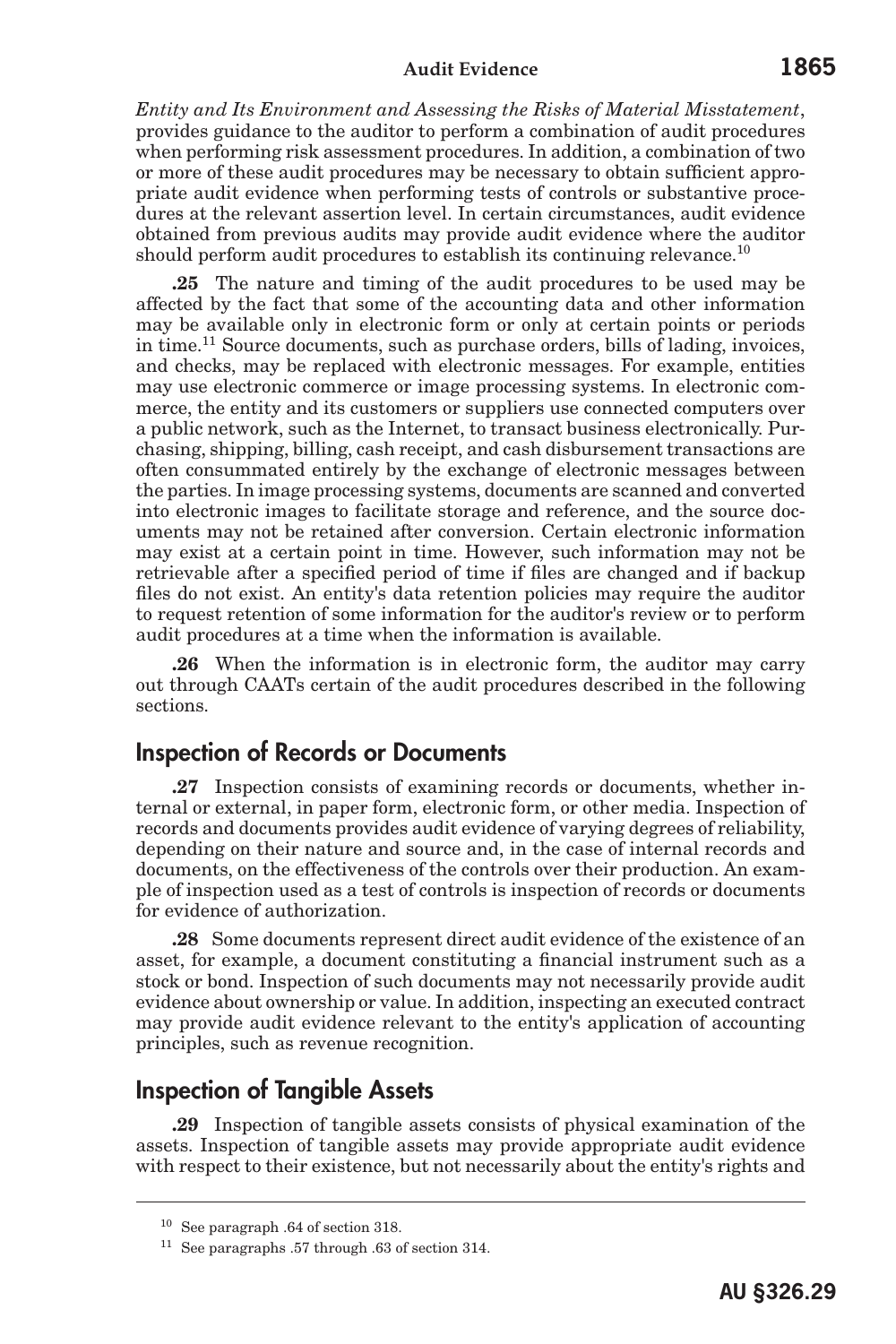obligations or the valuation of the assets. Inspection of individual inventory items ordinarily accompanies the observation of inventory counting. For example, when observing an inventory count, the auditor may inspect individual inventory items (such as opening containers included in the inventory count to ensure that they are not empty) to verify their existence.

## **Observation**

**.30** Observation consists of looking at a process or procedure being performed by others. Examples include observation of the counting of inventories by the entity's personnel and observation of the performance of control activities. Observation provides audit evidence about the performance of a process or procedure but is limited to the point in time at which the observation takes place and by the fact that the act of being observed may affect how the process or procedure is performed. See section 331, *Inventories*, for further guidance on observation of the counting of inventory.

## Inquiry

**.31** Inquiry consists of seeking information of knowledgeable persons, both financial and nonfinancial, inside or outside the entity. Inquiry is an audit procedure that is used extensively throughout the audit and often is complementary to performing other audit procedures. Inquiries may range from formal written inquiries to informal oral inquiries. Evaluating responses to inquiries is an integral part of the inquiry process.

**.32** Inquiry normally involves:

- Considering the knowledge, objectivity, experience, responsibility, and qualifications of the individual to be questioned.
- Asking clear, concise, and relevant questions.
- Using open or closed questions appropriately.
- Listening actively and effectively.
- Considering the reactions and responses and asking follow-up questions.
- Evaluating the response.

**.33** In some cases, the auditor should obtain replies to inquiries in the form of written representations from management. For example, when obtaining oral responses to inquiries, the nature of the response may be so significant that it warrants obtaining written representation from the source. See section 333, *Management Representations*, for further guidance on written representations.

**.34** Responses to inquiries may provide the auditor with information not previously possessed or with corroborative audit evidence. Alternatively, responses might provide information that differs significantly from other information that the auditor has obtained, for example, information regarding the possibility of management override of controls. In some cases, responses to inquiries provide a basis for the auditor to modify or perform additional audit procedures. The auditor should resolve any significant inconsistencies in the information obtained.

**.35** The auditor should perform audit procedures in addition to the use of inquiry to obtain sufficient appropriate audit evidence. Inquiry alone ordinarily does not provide sufficient appropriate audit evidence to detect a material misstatement at the relevant assertion level. Moreover, inquiry alone is not sufficient to test the operating effectiveness of controls.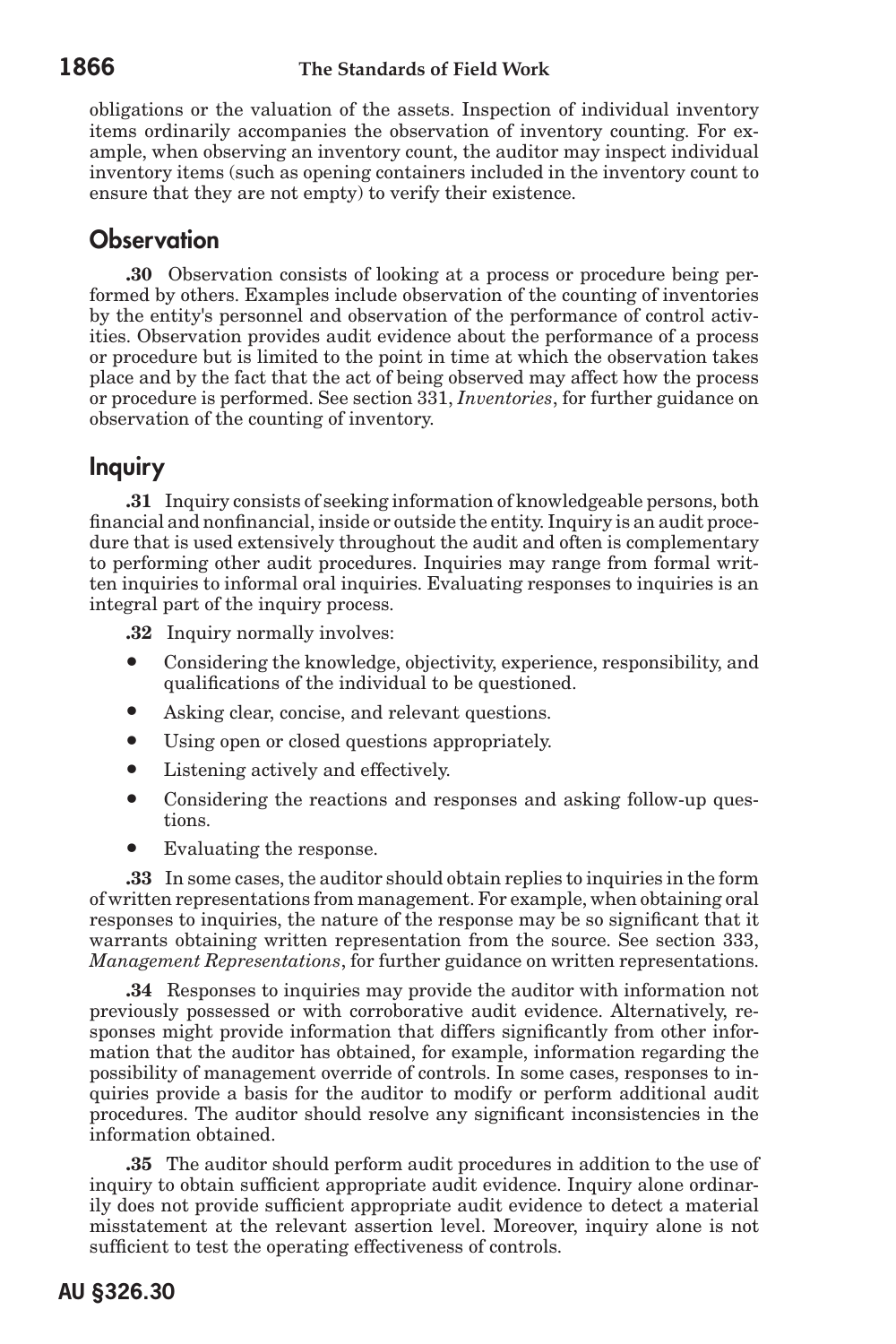**.36** Although corroboration of evidence obtained through inquiry is often of particular importance, in the case of inquiries about management's intent, the information available to support management's intent may be limited. In these cases, understanding management's past history of carrying out its stated intentions with respect to assets or liabilities, management's stated reasons for choosing a particular course of action, and management's ability to pursue a specific course of action may provide relevant information about management's intent.

#### Confirmation

**.37** Confirmation, which is a specific type of inquiry, is the process of obtaining a representation of information or of an existing condition directly from a third party. For example, the auditor may seek direct confirmation of receivables by communication with debtors. Confirmations are frequently used in relation to account balances and their components but need not be restricted to these items. A confirmation request can be designed to ask if any modifications have been made to the agreement, and if so, what the relevant details are. For example, the auditor may request confirmation of the terms of agreements or transactions an entity has with third parties. Confirmations also are used to obtain audit evidence about the absence of certain conditions, for example, the absence of an undisclosed agreement that may influence revenue recognition. See section 330, *The Confirmation Process*, for further guidance on confirmations.

#### **Recalculation**

**.38** Recalculation consists of checking the mathematical accuracy of documents or records. Recalculation can be performed through the use of information technology, for example, by obtaining an electronic file from the entity and using CAATs to check the accuracy of the summarization of the file.

### Reperformance

**.39** Reperformance is the auditor's independent execution of procedures or controls that were originally performed as part of the entity's internal control, either manually or through the use of CAATs, for example, reperforming the aging of accounts receivable.

## Analytical Procedures

**.40** Analytical procedures consist of evaluations of financial information made by a study of plausible relationships among both financial and nonfinancial data. Analytical procedures also encompass the investigation of identified fluctuations and relationships that are inconsistent with other relevant information or deviate significantly from predicted amounts. See section 329, *Analytical Procedures*, for further guidance on analytical procedures.

**.41** An analytical procedure might be scanning, which is the auditor's use of professional judgment to review accounting data to identify significant or unusual items and then to test those items. This includes the identification of anomalous individual items within account balances or other data through the reading or analysis of entries in transaction listings, subsidiary ledgers, general ledger control accounts, adjusting entries, suspense accounts, reconciliations, and other detailed reports. Scanning includes searching for large or unusual items in the accounting records (for example, nonstandard journal entries), as